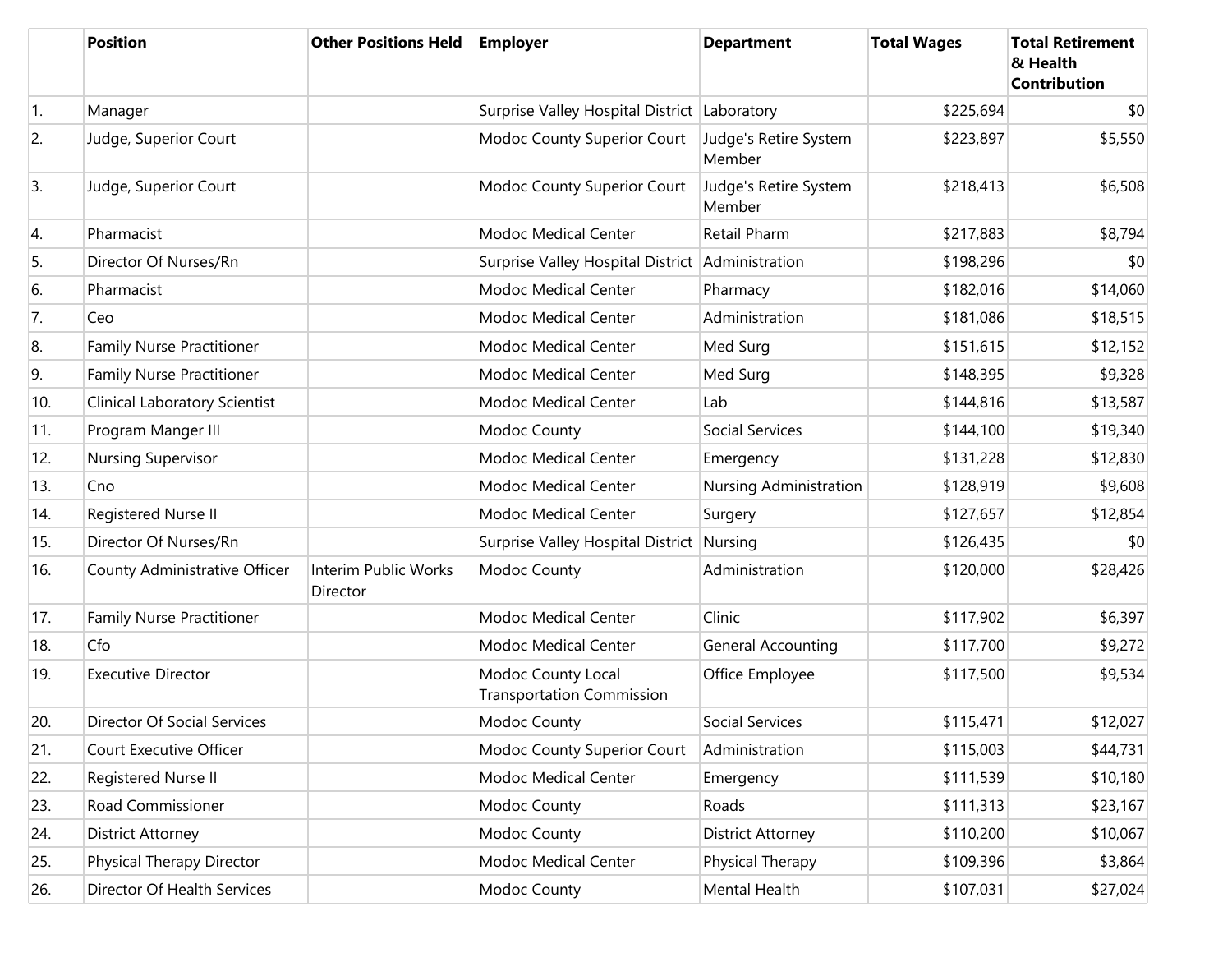| 27. | Radiology Technologist                           |                               | Modoc Medical Center                               | Radiology                | \$105,074 | \$10,598 |
|-----|--------------------------------------------------|-------------------------------|----------------------------------------------------|--------------------------|-----------|----------|
| 28. | <b>Family Nurse Practitioner</b>                 |                               | Modoc Medical Center                               | Clinic                   | \$103,130 | \$12,538 |
| 29. | <b>Environmental Health Director</b>             |                               | Modoc County                                       | Public Health            | \$102,238 | \$12,206 |
| 30. | Sheriff/Coroner                                  |                               | Modoc County                                       | Sheriff                  | \$101,400 | \$32,779 |
| 31. | l Rn                                             |                               | Surprise Valley Hospital District Nursing          |                          | \$101,274 | \$0      |
| 32. | Radiology Manager                                |                               | Modoc Medical Center                               | Radiology                | \$101,100 | \$13,405 |
| 33. | Physical Therapist                               |                               | Surprise Valley Hospital District Physical Therapy |                          | \$100,726 | \$0      |
| 34. | <b>Supervising Public Health</b><br><b>Nurse</b> |                               | Modoc County                                       | Public Health            | \$100,563 | \$10,337 |
| 35. | Lvn/Dsd                                          |                               | Surprise Valley Hospital District Nursing          |                          | \$98,140  | \$0      |
| 36. | <b>Clinical Laboratory Scientist</b>             |                               | Modoc Medical Center                               | Lab                      | \$96,020  | \$4,199  |
| 37. | Ambulance Director                               |                               | <b>Modoc Medical Center</b>                        | Alt Ambulance            | \$95,083  | \$11,449 |
| 38. | <b>Ultrasound Tech</b>                           |                               | Modoc Medical Center                               | Ultrasound               | \$94,660  | \$7,886  |
| 39. | <b>Behavioral Health Branch</b><br>Director      |                               | Modoc County                                       | Mental Health            | \$93,552  | \$22,520 |
| 40. | Police Chief                                     |                               | Alturas                                            | Police                   | \$91,733  | \$44,156 |
| 41. | Deputy Sheriff II                                |                               | Modoc County                                       | Sheriff                  | \$91,049  | \$26,459 |
| 42. | Undersheriff                                     |                               | Modoc County                                       | Sheriff                  | \$90,317  | \$18,292 |
| 43. | Registered Nurse II                              |                               | Modoc Medical Center                               | Infection Control        | \$89,917  | \$11,603 |
| 44. | <b>Family Nurse Practitioner</b>                 |                               | Modoc Medical Center                               | Clinic                   | \$87,968  | \$5,827  |
| 45. | <b>Chief Probation Officer</b>                   |                               | Modoc County                                       | Probation                | \$87,960  | \$24,170 |
| 46. | <b>Quality Assurance Manger</b>                  |                               | Modoc Medical Center                               | <b>Quality Assurance</b> | \$85,943  | \$2,963  |
| 47. | Mediator                                         | Investigator                  | Modoc County Superior Court                        | Mediation                | \$85,300  | \$36,595 |
| 48. | Manager                                          | Manager                       | Modoc County Superior Court                        | Fiscal                   | \$85,185  | \$36,564 |
| 49. | Maintenance Supervisor                           |                               | Modoc Medical Center                               | Maintenance              | \$84,064  | \$11,687 |
| 50. | Patrol Sergeant.                                 |                               | Modoc County                                       | Sheriff                  | \$83,051  | \$26,420 |
| 51. | Controller                                       |                               | Modoc Medical Center                               | General Accounting       | \$82,219  | \$11,836 |
| 52. | <b>Behavioral Health Clinical</b><br>Supervisor  |                               | Modoc County                                       | Mental Health            | \$82,040  | \$8,577  |
| 53. | Auditor                                          | Clerk, Registrar Of<br>Voters | Modoc County                                       | Auditor                  | \$81,483  | \$25,086 |
| 54. | <b>Tax Collector</b>                             | Treasurer                     | Modoc County                                       | Tax Collector            | \$81,356  | \$24,773 |
| 55. | Agricultural Commissioner                        |                               | Modoc County                                       | Agricultural             | \$81,200  | \$24,181 |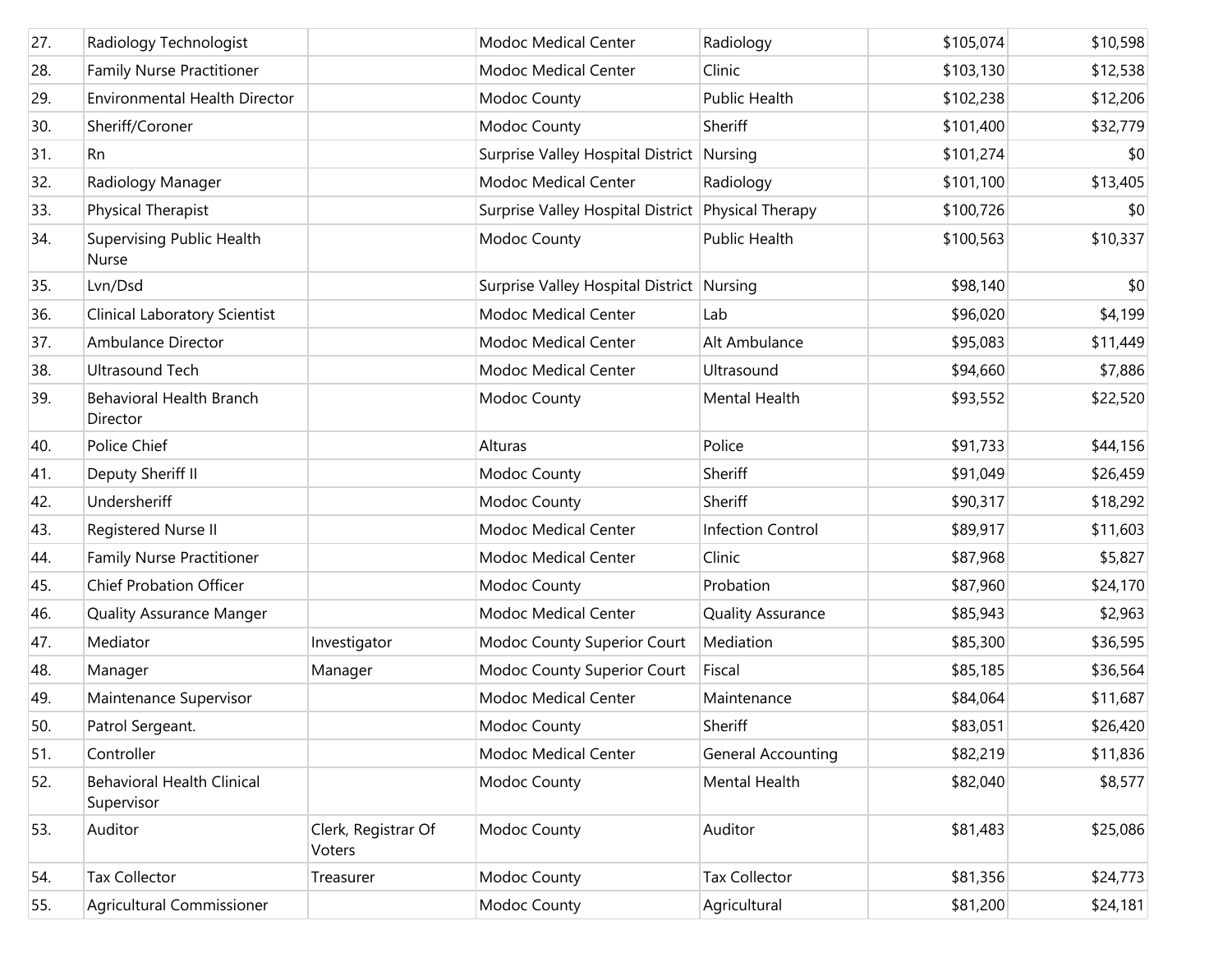| 56. | Road Maintenance Supervisor                      |                   | Modoc County                                    | Roads                     | \$80,264 | \$20,944 |
|-----|--------------------------------------------------|-------------------|-------------------------------------------------|---------------------------|----------|----------|
| 57. | <b>Correctional Officer III</b>                  |                   | Modoc County                                    | Jail                      | \$79,919 | \$14,736 |
| 58. | Registered Nurse II                              |                   | Modoc Medical Center                            | Surgery                   | \$79,761 | \$6,645  |
| 59. | <b>Director Of Natural Resources</b>             |                   | Modoc County                                    | Planning                  | \$79,055 | \$20,944 |
| 60. | Roads: Auto & Equipment<br>Supervisor            |                   | Modoc County                                    | Roads                     | \$77,825 | \$7,399  |
| 61. | Registered Nurse I                               |                   | <b>Modoc Medical Center</b>                     | Med Surg                  | \$77,822 | \$12,469 |
| 62. | Assessor                                         | Recorder          | Modoc County                                    | Assessor                  | \$77,349 | \$24,727 |
| 63. | Patrolman                                        |                   | Alturas                                         | Police                    | \$77,210 | \$41,005 |
| 64. | <b>Public Health Nurse</b>                       |                   | Modoc County                                    | <b>Public Health</b>      | \$76,834 | \$19,828 |
| 65. | Behavioral Health Nurse II                       |                   | Modoc County                                    | Mental Health             | \$76,137 | \$18,185 |
| 66. | Sr. Environmental Health<br>Specialist           |                   | Modoc County                                    | Public Health             | \$75,788 | \$25,443 |
| 67. | <b>Public Health Nurse</b>                       |                   | Modoc County                                    | Public Health             | \$75,747 | \$7,203  |
| 68. | <b>Physical Therapist</b>                        |                   | <b>Modoc Medical Center</b>                     | Physical Therapy          | \$75,320 | \$12,806 |
| 69. | <b>Public Health Nurse</b>                       |                   | Modoc County                                    | Public Health             | \$74,796 | \$20,328 |
| 70. | <b>Correctional Sergeant</b>                     |                   | Modoc County                                    | Jail                      | \$74,527 | \$11,534 |
| 71. | Road Maintenance Supervisor                      |                   | Modoc County                                    | Roads                     | \$74,463 | \$23,353 |
| 72. | General Manager                                  | <b>Fire Chief</b> | California Pines Community<br>Services District | Administrative            | \$74,338 | \$13,268 |
| 73. | <b>Staff Services Manager</b>                    |                   | Modoc County                                    | <b>Social Services</b>    | \$74,304 | \$8,449  |
| 74. | <b>Behavioral Health</b><br>Clinician/Supervisor |                   | Modoc County                                    | Mental Health             | \$74,189 | \$24,382 |
| 75. | Minimum Data Set Coordinator                     |                   | <b>Modoc Medical Center</b>                     | Snf                       | \$74,135 | \$10,406 |
| 76. | <b>Charged Nurse</b>                             |                   | Modoc Medical Center                            | Snf                       | \$73,979 | \$9,659  |
| 77. | Social Worker Supervisor                         |                   | Modoc County                                    | Social Services           | \$73,936 | \$22,935 |
| 78. | Road Maintenance Supervisor                      |                   | Modoc County                                    | Roads                     | \$73,827 | \$14,098 |
| 79. | <b>Eligibility Program Manager</b>               |                   | Modoc County                                    | Social Services           | \$73,716 | \$14,658 |
| 80. | Sergeant                                         |                   | Alturas                                         | Police                    | \$73,572 | \$18,051 |
| 81. | Deputy Controller                                |                   | Modoc Medical Center                            | <b>General Accounting</b> | \$73,354 | \$11,317 |
| 82. | Human Resource Director                          |                   | Modoc Medical Center                            | Human Resources           | \$73,272 | \$3,806  |
| 83. | Physical Therapist                               |                   | Modoc Medical Center                            | Physical Therapy          | \$72,566 | \$3,884  |